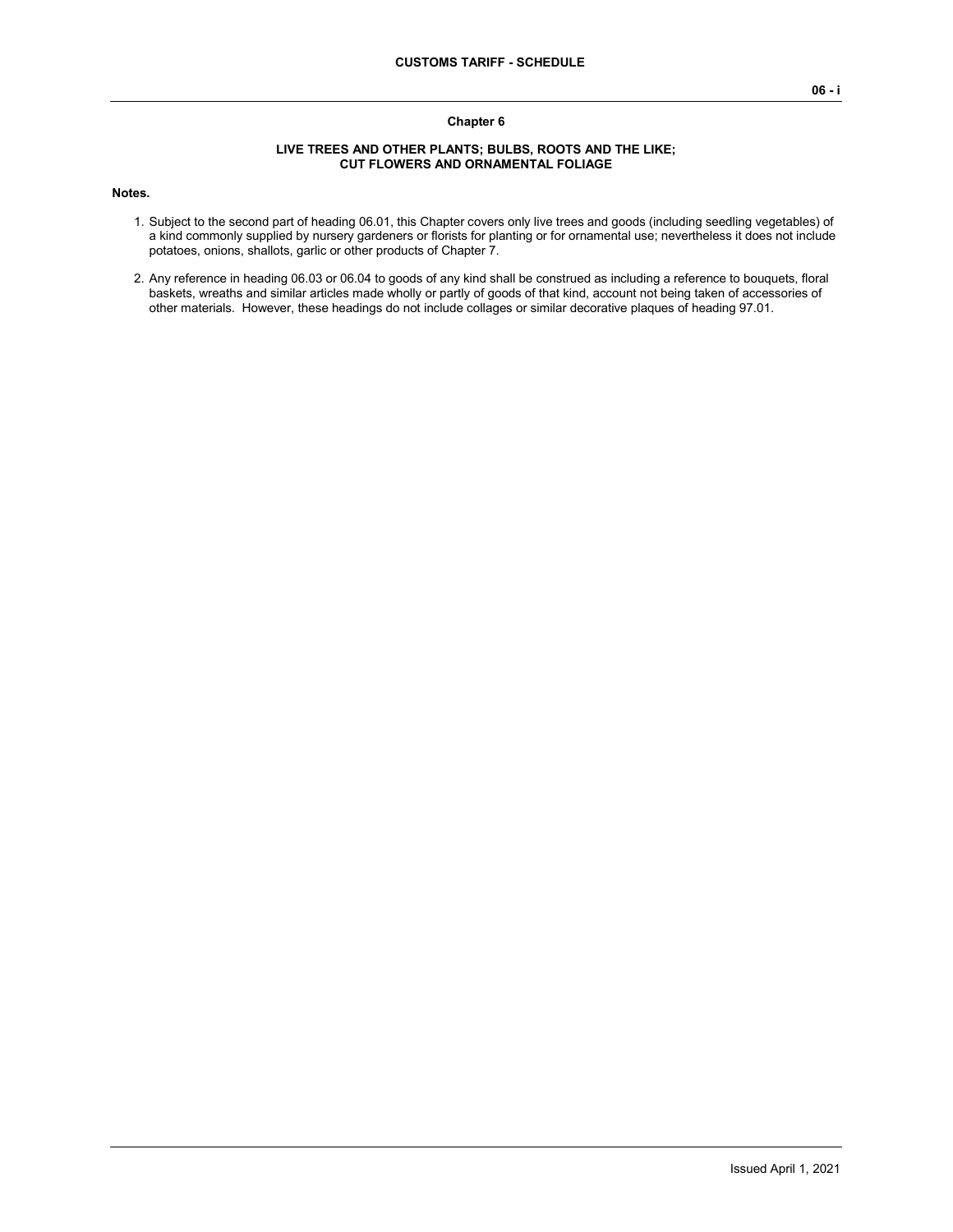## **CUSTOMS TARIFF - SCHEDULE**

| <b>Tariff</b><br>Item | SS | <b>Description of Goods</b>                                                                                                                                                                                                                                    | Unit of<br>Meas.         | <b>MFN</b><br>Tariff | Applicable<br><b>Preferential Tariffs</b>                                                                                |
|-----------------------|----|----------------------------------------------------------------------------------------------------------------------------------------------------------------------------------------------------------------------------------------------------------------|--------------------------|----------------------|--------------------------------------------------------------------------------------------------------------------------|
| 06.01                 |    | Bulbs, tubers, tuberous roots, corms, crowns and rhizomes, dormant, in<br>growth or in flower; chicory plants and roots other than roots of<br>heading 12.12.                                                                                                  |                          |                      |                                                                                                                          |
| 0601.10               |    | -Bulbs, tubers, tuberous roots, corms, crowns and rhizomes, dormant                                                                                                                                                                                            |                          |                      |                                                                                                                          |
|                       |    | ---Bulbs:                                                                                                                                                                                                                                                      |                          |                      |                                                                                                                          |
|                       |    | 0601.10.11 00 - - - - Of the genus <i>narcissus</i> , other than for use by florists or nurserymen for<br>forcing purposes or for growing on prior to disposal                                                                                                 | <b>NMB</b>               | 6%                   | CCCT, LDCT, UST,<br>MXT, CIAT, CT, CRT,<br>IT, PT, COLT, JT, PAT,<br>HNT, KRT, CEUT, UAT,<br>CPTPT, UKT: Free<br>GPT: 5% |
| 0601.10.19            |    | - - - - Other                                                                                                                                                                                                                                                  |                          | Free                 | CCCT, LDCT, GPT,<br>UST, MXT, CIAT, CT,<br>CRT, IT, PT, COLT, JT,<br>PAT, HNT, KRT, CEUT,<br>UAT, CPTPT,<br>UKT: Free    |
|                       |    |                                                                                                                                                                                                                                                                | <b>NMB</b><br><b>NMB</b> |                      |                                                                                                                          |
|                       |    | ---Tubers, tuberous roots, corms, crowns and rhizomes:                                                                                                                                                                                                         |                          |                      |                                                                                                                          |
| 0601.10.21            |    | - - - - Crowns of rhubarb or asparagus;<br>Tuberous roots of cannas, dahlias and paeonias;<br>Tubers, other tuberous roots, corms, other crowns and rhizomes, for use<br>by florists or nurserymen for forcing purposes or for growing on prior to<br>disposal |                          | Free                 | CCCT, LDCT, GPT,<br>UST, MXT, CIAT, CT,<br>CRT, IT, PT, COLT, JT,<br>PAT, HNT, KRT, CEUT,<br>UAT, CPTPT,<br>UKT: Free    |
|                       |    |                                                                                                                                                                                                                                                                | <b>NMB</b>               |                      |                                                                                                                          |
|                       |    | -----Tuberous roots of cannas, dahlias and paeonias:                                                                                                                                                                                                           |                          |                      |                                                                                                                          |
|                       |    | -----Tubers, other tuberous roots, corms, other crowns and rhizomes, for<br>use by florists or nurserymen for forcing purposes or growing on prior to<br>disposal:                                                                                             |                          |                      |                                                                                                                          |
|                       |    |                                                                                                                                                                                                                                                                | DZN                      |                      |                                                                                                                          |
|                       |    |                                                                                                                                                                                                                                                                |                          |                      |                                                                                                                          |
|                       |    |                                                                                                                                                                                                                                                                |                          |                      |                                                                                                                          |
|                       |    | 0601.10.29 00 - - - - Other                                                                                                                                                                                                                                    | NMB                      | 6%                   | CCCT, LDCT, UST,<br>MXT, CIAT, CT, CRT,<br>IT, PT, COLT, JT, PAT,<br>HNT, KRT, CEUT, UAT,<br>CPTPT, UKT: Free<br>GPT: 5% |

**0601.20 -Bulbs, tubers, tuberous roots, corms, crowns and rhizomes, in growth or in flower; chicory plants and roots**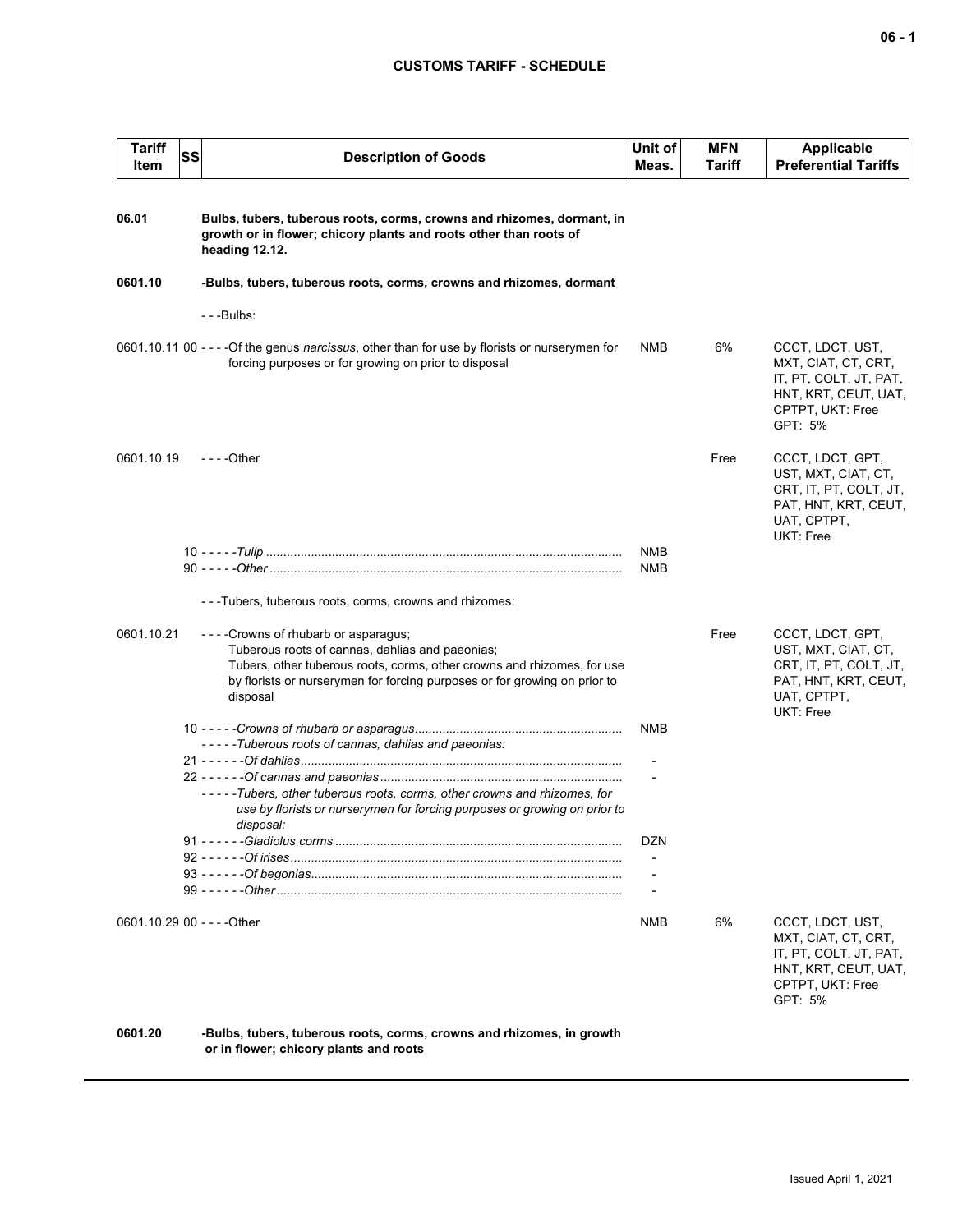| <b>Tariff</b>             | SS<br><b>Description of Goods</b>                                                                                                                                                                 | Unit of    | <b>MFN</b>    | Applicable                                                                                                                   |
|---------------------------|---------------------------------------------------------------------------------------------------------------------------------------------------------------------------------------------------|------------|---------------|------------------------------------------------------------------------------------------------------------------------------|
| Item                      |                                                                                                                                                                                                   | Meas.      | <b>Tariff</b> | <b>Preferential Tariffs</b>                                                                                                  |
|                           | 0601.20.10 00 - - - Chicory plants and roots;<br>For use by florists or nurserymen for forcing purposes or for growing on<br>prior to disposal;<br>Tuberous roots of cannas, dahlias and paeonias | <b>NMB</b> | Free          | CCCT, LDCT, GPT,<br>UST, MXT, CIAT, CT,<br>CRT, IT, PT, COLT, JT,<br>PAT, HNT, KRT, CEUT,<br>UAT, CPTPT,<br>UKT: Free        |
| 0601.20.90 00 - - - Other |                                                                                                                                                                                                   | <b>NMB</b> | 6%            | CCCT, LDCT, UST,<br>MXT, CIAT, CT, CRT,<br>IT, PT, COLT, JT, PAT,<br>HNT, KRT, CEUT, UAT,<br>CPTPT, UKT: Free<br>GPT: 5%     |
| 06.02                     | Other live plants (including their roots), cuttings and slips; mushroom<br>spawn.                                                                                                                 |            |               |                                                                                                                              |
|                           | 0602.10.00 00 -Unrooted cuttings and slips                                                                                                                                                        | <b>NMB</b> | Free          | CCCT, LDCT, GPT,<br>UST, MXT, CIAT, CT,<br>CRT, PT, COLT, JT,<br>PAT, HNT, KRT, CEUT,<br>UAT, CPTPT,<br><b>UKT: Free</b>     |
| 0602.20.00                | -Trees, shrubs and bushes, grafted or not, of kinds which bear edible<br>fruit or nuts                                                                                                            | <b>NMB</b> | Free          | CCCT, LDCT, GPT,<br>UST, MXT, CIAT, CT,<br>CRT, NT, PT, COLT, JT,<br>PAT, HNT, KRT, CEUT,<br>UAT, CPTPT,<br>UKT: Free        |
|                           |                                                                                                                                                                                                   | <b>NMB</b> |               |                                                                                                                              |
|                           | 0602.30.00 00 -Rhododendrons and azaleas, grafted or not                                                                                                                                          | <b>NMB</b> | Free          | CCCT, LDCT, GPT,<br>UST, MXT, CIAT, CT,<br>CRT, NT, PT, COLT, JT,<br>PAT, HNT, KRT, CEUT,<br>UAT, CPTPT,<br><b>UKT: Free</b> |
| 0602.40                   | -Roses, grafted or not                                                                                                                                                                            |            |               |                                                                                                                              |
|                           | 0602.40.10 00 - - - Multiflora rosebushes                                                                                                                                                         | NMB        | 6%            | CCCT, LDCT, UST,<br>MXT, CIAT, CT, CRT,<br>PT, COLT, JT, PAT,<br>HNT, KRT, CEUT, UAT,<br>CPTPT, UKT: Free<br>GPT: 5%         |
| 0602.40.90 00 - - - Other |                                                                                                                                                                                                   | <b>NMB</b> | Free          | CCCT, LDCT, GPT,<br>UST, MXT, CIAT, CT,<br>CRT, PT, COLT, JT,<br>PAT, HNT, KRT, CEUT,<br>UAT, CPTPT,<br>UKT: Free            |
| 0602.90                   | -Other                                                                                                                                                                                            |            |               |                                                                                                                              |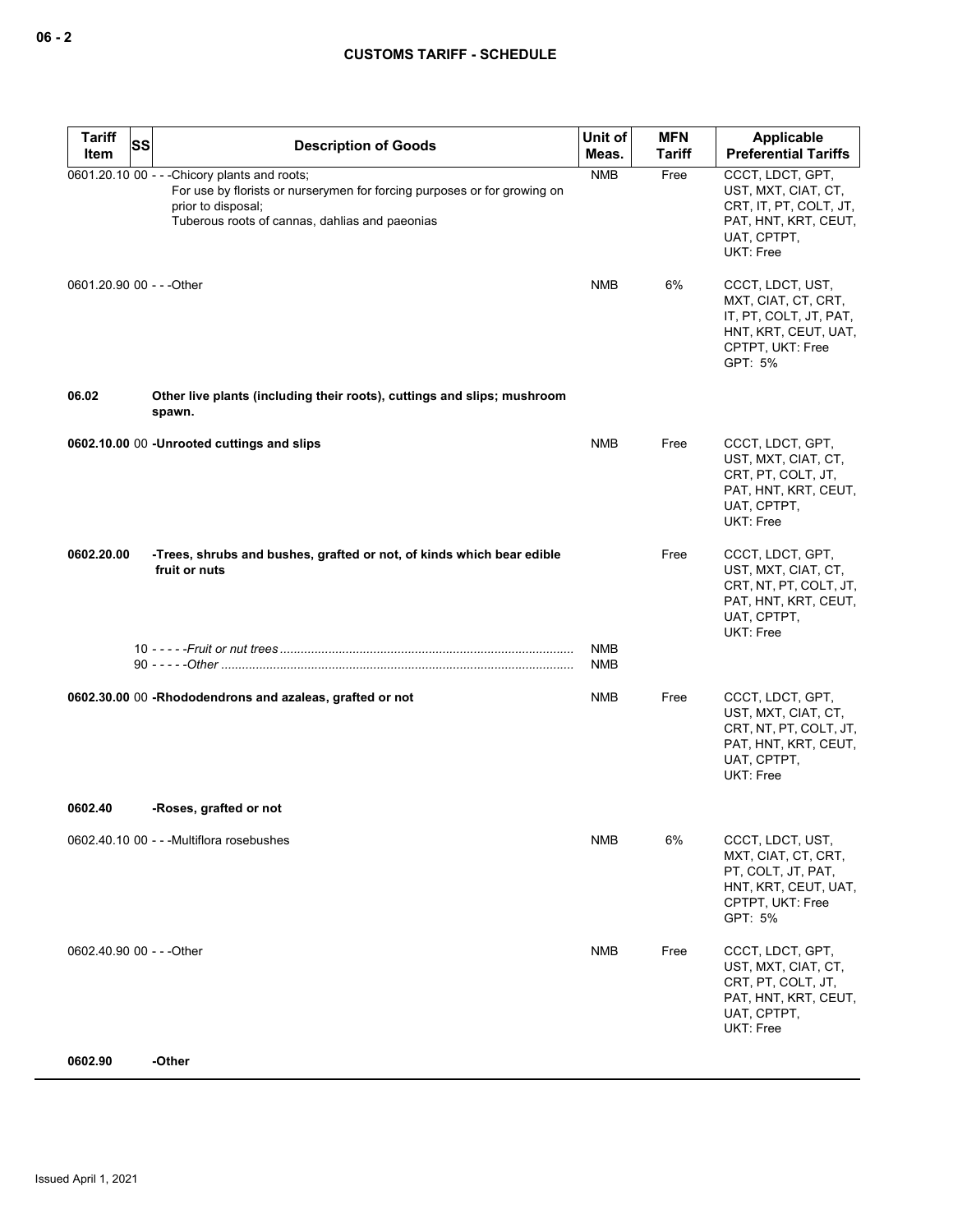# **CUSTOMS TARIFF - SCHEDULE**

| <b>Tariff</b><br>Item   | SS | <b>Description of Goods</b>                                                                                                                                                                                                                                                                                                                                                                                                                                                                                                                                        | Unit of<br>Meas.                                                                               | <b>MFN</b><br>Tariff | <b>Applicable</b><br><b>Preferential Tariffs</b>                                                                                       |
|-------------------------|----|--------------------------------------------------------------------------------------------------------------------------------------------------------------------------------------------------------------------------------------------------------------------------------------------------------------------------------------------------------------------------------------------------------------------------------------------------------------------------------------------------------------------------------------------------------------------|------------------------------------------------------------------------------------------------|----------------------|----------------------------------------------------------------------------------------------------------------------------------------|
| 0602.90.10              |    | ---Mushroom spawn;<br>Palms, ferns (other than tuberous rooted ferns), rubber plants (ficus), lilacs,<br>araucarias, laurels, cacti, trees, teasels, sweet potato plants, cabbage<br>seedlings, cauliflower seedlings, onion seedlings and strawberry plants;<br>For producing cuttings, buds, scions, seeds or similar goods or for having<br>grafting, layering or other operations performed on them;<br>For producing vegetables;<br>For propagation purposes or for use by florists or nurserymen for forcing<br>purposes or for growing on prior to disposal | <b>KGM</b><br><b>NMB</b><br><b>NMB</b><br><b>NMB</b><br><b>NMB</b><br><b>NMB</b><br><b>NMB</b> | Free                 | CCCT, LDCT, GPT,<br>UST, MXT, CIAT, CT,<br>CRT, PT, COLT, JT,<br>PAT, HNT, KRT, CEUT,<br>UAT, CPTPT,<br><b>UKT: Free</b>               |
| 0602.90.90              |    | $-$ - -Other                                                                                                                                                                                                                                                                                                                                                                                                                                                                                                                                                       |                                                                                                | 6%                   | CCCT, LDCT, UST,<br>MXT, CIAT, CT, CRT,<br>IT, NT, PT, COLT, JT,<br>PAT, HNT, KRT, CEUT,<br>UAT, CPTPT,<br><b>UKT: Free</b><br>GPT: 5% |
|                         |    |                                                                                                                                                                                                                                                                                                                                                                                                                                                                                                                                                                    | <b>NMB</b><br><b>NMB</b>                                                                       |                      |                                                                                                                                        |
| 06.03                   |    | Cut flowers and flower buds of a kind suitable for bouquets or for<br>ornamental purposes, fresh, dried, dyed, bleached, impregnated or<br>otherwise prepared.                                                                                                                                                                                                                                                                                                                                                                                                     |                                                                                                |                      |                                                                                                                                        |
|                         |    | -Fresh:                                                                                                                                                                                                                                                                                                                                                                                                                                                                                                                                                            |                                                                                                |                      |                                                                                                                                        |
| 0603.11.00 00 - - Roses |    |                                                                                                                                                                                                                                                                                                                                                                                                                                                                                                                                                                    | <b>DZN</b>                                                                                     | 10.5%                | AUT, NZT, CCCT, LDCT,<br>UST, MXT, CIAT, CT,<br>CRT, PT, COLT, JT,<br>PAT, HNT, KRT, CEUT,<br>UAT, CPTPT,<br>UKT: Free                 |
|                         |    | 0603.12.00 00 - - Carnations                                                                                                                                                                                                                                                                                                                                                                                                                                                                                                                                       | <b>DZN</b>                                                                                     | 8%                   | AUT, NZT, CCCT, LDCT,<br>UST, MXT, CIAT, CT,<br>CRT, PT, COLT, JT,<br>PAT, HNT, KRT, CEUT,<br>UAT, CPTPT,<br>UKT: Free                 |
| 0603.13                 |    | - -Orchids                                                                                                                                                                                                                                                                                                                                                                                                                                                                                                                                                         |                                                                                                |                      |                                                                                                                                        |
|                         |    | 0603.13.10 00 - - - Cymbidium                                                                                                                                                                                                                                                                                                                                                                                                                                                                                                                                      |                                                                                                | 16%                  | AUT, NZT, CCCT, LDCT,<br>GPT, UST, MXT, CIAT,<br>CT, CRT, PT, COLT, JT,<br>PAT, HNT, KRT, CEUT,<br>UAT, CPTPT,<br>UKT: Free            |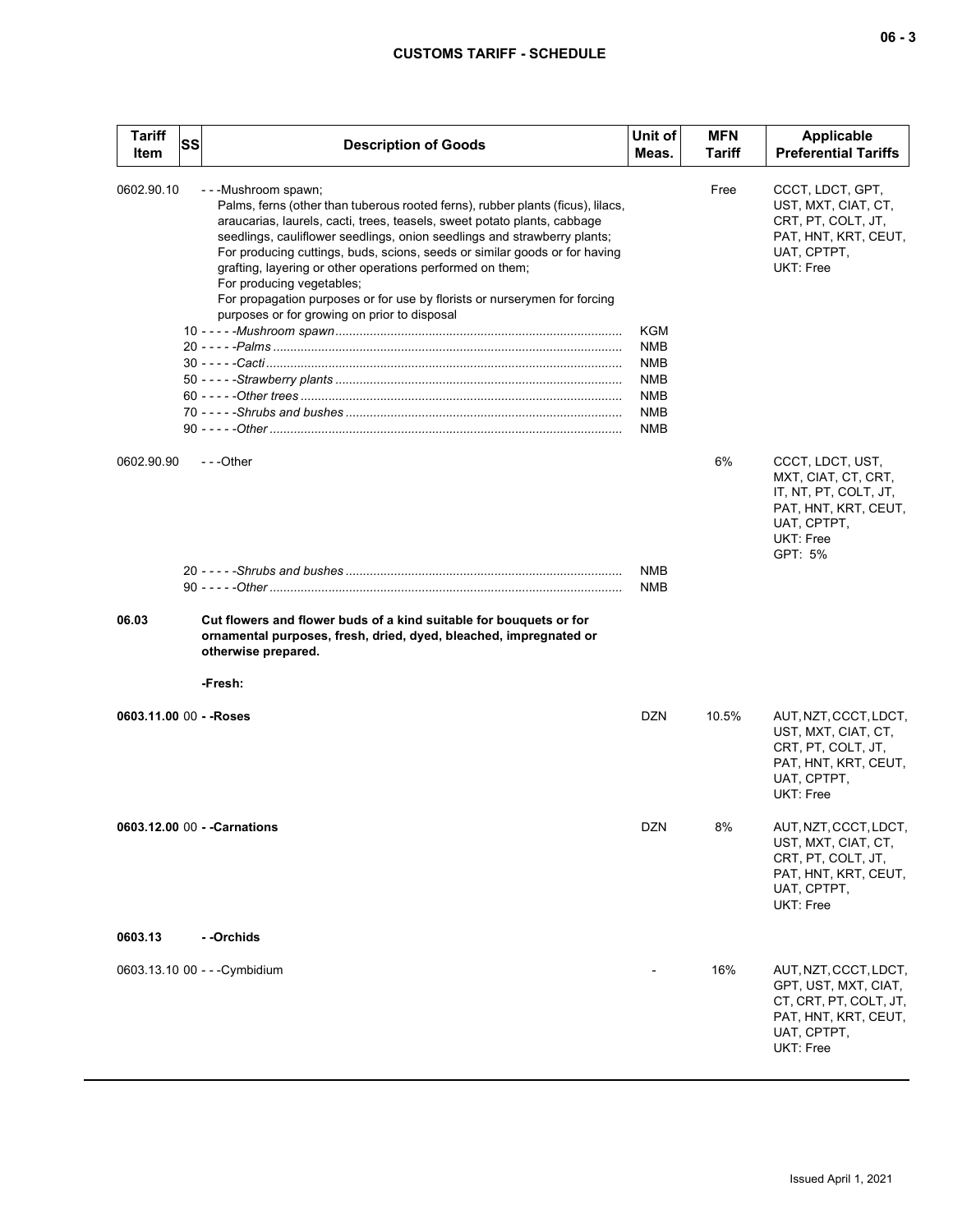| <b>Tariff</b><br><b>SS</b>        | <b>Description of Goods</b>                                                                                                                                                                                                                                     | Unit of    | <b>MFN</b>             | Applicable<br><b>Preferential Tariffs</b>                                                                                       |
|-----------------------------------|-----------------------------------------------------------------------------------------------------------------------------------------------------------------------------------------------------------------------------------------------------------------|------------|------------------------|---------------------------------------------------------------------------------------------------------------------------------|
| Item<br>0603.13.90 00 - - - Other |                                                                                                                                                                                                                                                                 | Meas.      | <b>Tariff</b><br>12.5% | AUT, NZT, CCCT, LDCT,                                                                                                           |
|                                   |                                                                                                                                                                                                                                                                 |            |                        | GPT, UST, MXT, CIAT,<br>CT, CRT, PT, COLT, JT,<br>PAT, HNT, KRT, CEUT,<br>UAT, CPTPT,<br>UKT: Free                              |
|                                   | 0603.14.00 00 - - Chrysanthemums                                                                                                                                                                                                                                | <b>DZN</b> | 8%                     | AUT, NZT, CCCT, LDCT,<br>UST, MXT, CIAT, CT,<br>CRT, PT, COLT, JT,<br>PAT, HNT, KRT, CEUT,<br>UAT, CPTPT,<br>UKT: Free          |
|                                   | 0603.15.00 00 - - Lilies (Lilium spp.)                                                                                                                                                                                                                          |            | 6%                     | AUT, NZT, CCCT, LDCT,<br>UST, MXT, CIAT, CT,<br>CRT, PT, COLT, JT,<br>PAT, HNT, KRT, CEUT,<br>UAT, CPTPT,<br>UKT: Free          |
| 0603.19.00 00 - - Other           |                                                                                                                                                                                                                                                                 |            | 6%                     | AUT, NZT, CCCT, LDCT,<br>UST, MXT, CIAT, CT,<br>CRT, PT, COLT, JT,<br>PAT, HNT, KRT, CEUT,<br>UAT, CPTPT,<br><b>UKT: Free</b>   |
| 0603.90                           | -Other                                                                                                                                                                                                                                                          |            |                        |                                                                                                                                 |
|                                   | 0603.90.10 00 - - - Gypsophila, dyed, bleached or impregnated                                                                                                                                                                                                   |            | 6.5%                   | CCCT, LDCT, UST,<br>MXT, CIAT, CT, CRT,<br>IT, PT, COLT, JT, PAT,<br>HNT, KRT, CEUT, UAT,<br>CPTPT, UKT: Free<br>GPT: 5%        |
|                                   | 0603.90.20 00 - - - Other gypsophila                                                                                                                                                                                                                            |            | 8%                     | AUT, NZT, CCCT, LDCT,<br>UST, MXT, CIAT, CT,<br>CRT, PT, COLT, JT,<br>PAT, HNT, KRT, CEUT,<br>UAT, CPTPT,<br>UKT: Free          |
| 0603.90.90 00 - - - Other         |                                                                                                                                                                                                                                                                 |            | Free                   | AUT, NZT, CCCT, LDCT,<br>GPT, UST, MXT, CIAT,<br>CT, CRT, IT, PT, COLT,<br>JT, PAT, HNT, KRT,<br>CEUT, UAT, CPTPT,<br>UKT: Free |
| 06.04                             | Foliage, branches and other parts of plants, without flowers or flower<br>buds, and grasses, mosses and lichens, being goods of a kind suitable<br>for bouquets or for ornamental purposes, fresh, dried, dyed, bleached,<br>impregnated or otherwise prepared. |            |                        |                                                                                                                                 |
| 0604.20                           | -Fresh                                                                                                                                                                                                                                                          |            |                        |                                                                                                                                 |